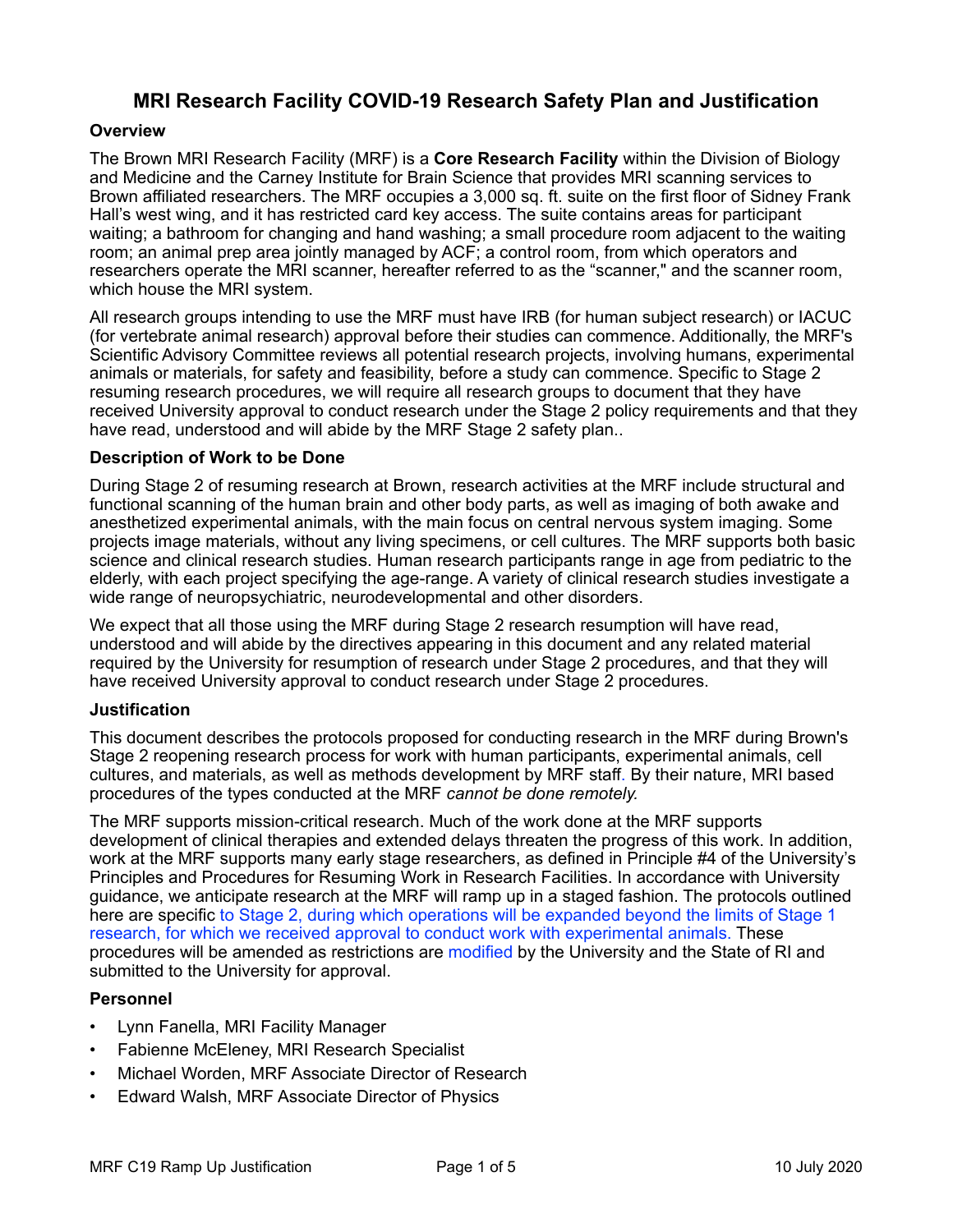The scanner will be operated primarily by Fanella and McEleney, who will work separate shifts, as needed. Associate Directors Worden and Walsh are both qualified to operate the scanner and will provide back up should either of the primary operators become unavailable.

Various researchers (including faculty, postdoctoral fellows and graduate students) have been trained and certified according to MRF procedures as "Level 3" scanner operators and will be permitted to scan independently during Stage 2 of resuming research at Brown.

Scanner Operators, either MRF staff or Level 3 certified researchers working in client laboratories will assume responsibility for implementing all Stage 2 related safety procedures, in addition to all standard MRI safety procedures.

## **Safety Plan**

*Individuals Working Alone.* Scanner operators may be alone while waiting for researchers to arrive. Associate Director Worden will be designated as a point person and operators will communicate with him via text message when entering and leaving the facility. Dr. Worden may work alone to maintain research infrastructure and will communicate via text messages with Facility Manager Fanella and Director Sanes when doing so. Dr. Walsh may work alone to install and test imaging sequences on the scanner and will communicate via text messages with Dr. Worden and Ms. Fanella when doing so. If Michael Worden does not have availability to serve as the "point-person", then either Lynn Fanella and/or Jerome Sanes, the MRF Director, can receive and send text messages for those operating the MRI system.

*Health Screening Protocol.* Prior to entering the MRI suite for research purposes, all individuals must be screened for possible COVID-19 related symptoms, as prescribed in the Brown COVID-19 Workplace Safety Policy and updated as necessary according to CDC guidance. Symptomatic individuals are not permitted to enter the suite. Notices will be posted on the door of the suite indicating this restriction.

MRF staff (Level 3 Scanner Operator) will self-screen. If an operator experiences any symptoms consistent with COVID-19, the back-up Operator will be called in if feasible or the scanning session will be cancelled.

Level 3 Scanner Operators who are not MRF staff will be trained on all COVID-19 safety-related procedures appearing in this document, and they will each submit a signed attestation that they have read, understand and will abide by all current COVID-19 safety-related procedures related to MRI studies.

As new procedures become implemented, all Level 3 personnel (MRF staff and non-MRF staff) will receive instructions and, as needed, training to follow new guidelines.

Research staff conducting the study and the volunteer (and escort, as applicable) will be screened for COVID-19 symptoms at the time of arrival for their MRI scan by the Scanner Operator. This screening will occur immediately outside of the MRF Suite in the enclosed vestibule just inside the perimeter door to Sidney Frank Hall, first floor, administrative wing, therefore away from any potential foot traffic. The door from the vestibule to the 1st floor corridor will be prevented from opening during the screening. If the volunteer (and escort, as applicable) or any of the research staff exhibits any symptoms consistent with a COVID-19 infection, neither the research staff nor the volunteer (or escort, as applicable) will be permitted into the MRI suite and the scan will be cancelled. Additionally, research participants must be pre-screened by research staff conducting the study on the day prior to scanning for symptoms consistent with COVID-19. Specifically, volunteers must be asked if they are currently or have recently experienced any COVID-19 symptoms. If the volunteer reports any of these symptoms, the scan will be cancelled.

*Site Occupancy and scheduling.* Only the minimum number of individuals may be present in the MRF suite. Only one research group will be allowed in the MRF suite at any time.

• Research groups will be limited to one researcher and one research volunteer/participant. In cases for which the participant requires an escort (e.g., pediatric or elderly volunteers), only one escort will be allowed.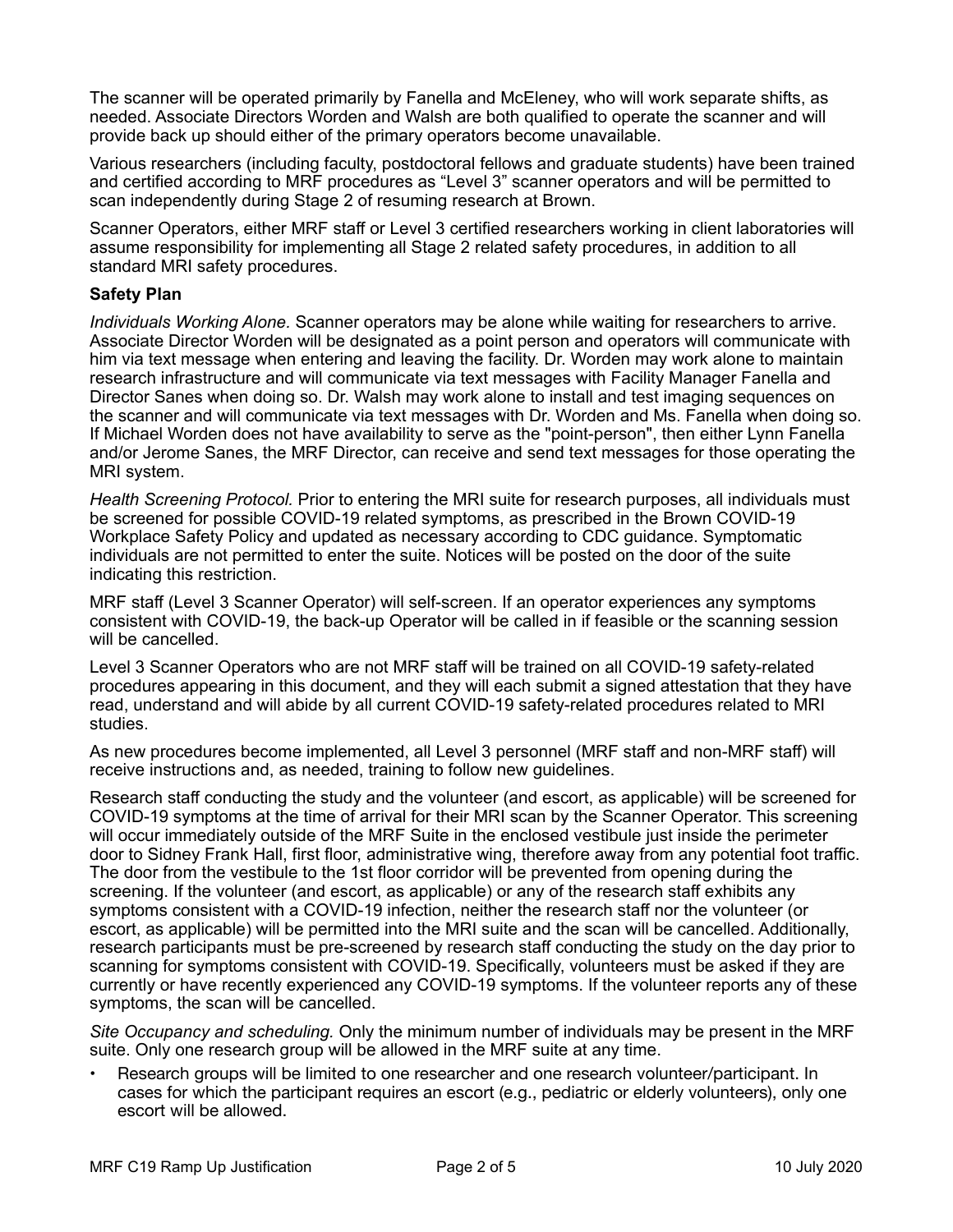- Participants will be required to wait outside the building until called. Researchers will escort participants into the building via a building entrance directly adjacent to the MRF suite.
- The policy permitting only one researcher may will preclude some types of work, such as combined EEG/MRI studies, for which additional researchers are required for which prolonged close contact is required (e.g., application of electrode caps).
- Research groups can petition the University to conduct studies that require more than one researcher to have close contact to volunteers for more than 10-15 minutes. These procedures include combined EEG/MRI studies, a variety or non-invasive brain stimulation studies, among others. During Stage 2 or resuming research at Brown, the MRF will work with research groups and the University in accommodating such research.
- We expect that the researcher and the research volunteer (and escort, if applicable) will arrive for the research procedures with personal protective equipment (PPE), which minimally will require masks equivalent to disposable surgical masks. If we deemed the masks unsuitable, we will, as needed, issue disposable surgical masks to the research and volunteer (and escort if applicable). Before the volunteer enters the room containing the MRI system, we will require the volunteer to change from their mask to a disposable surgical masks, for which the Level 3 scanner Operator has removed the metal insert. The metal inset must be removed, since otherwise, it would cause distortions in the MR images.
- MRF staff will wear N95 masks during the short periods that they have close contact with research volunteers, during placement into and removal from the MRI bore. Otherwise, they will wear KN95 masks or disposable surgical masks when conducting other aspects of the MRI workflow (e.g., greeting the researcher and volunteer, conducting the scan in the Control Room, etc.). We have already determined that there is no need to remove the metal strips from any of these masks. The MRF will work with the Environmental Health and Safety group on the selection of suitable masks.
- The MRF is adjacent to the Leduc Imaging Facility, and it has been common for users of that facility to use the building entrance just outside the front door of the MRF suite and also for individuals to use that door and attached corridor as a cut-through to the BioMed Center and other areas of Sidney Frank. To limit density in the corridor, the building entrance adjacent to the MRF suite is now designated for MRI access only, as of June 29th, 2020 and card access to that door is restricted to those having been granted card access to the MRF Waiting area.

Although the overall MRF suite is approx. 3,000 sq ft. (cap. 10), it is divided into smaller functional areas and the nature of the work being done will require some exceptions to density guidelines. The entire suite is configured with single-pass ventilation with a high number of air changes per hour.

The Waiting Room (~350 sq ft) will be occupied by the researcher and the volunteer for purposes of MRI safety screening, instructions, and other preparatory research activities, before the participant is brought into the Scanner Room. In the event that the participant requires an escort, the escort will also occupy the waiting room. We expect that the escort will already be a close contact of the participant; regardless, escorts will also be screened for COVID-19 symptoms, as described above. The Waiting Room has an open layout that is conducive to social distancing. A six-foot long table will be located in the center of the room to allow the researcher to sit at one end and interact with the participant who will sit at the other end of the table.

The Scanner Room (~425 sq ft) will be occupied only by the participant during scan procedures. Positioning the subject for the scan requires the participation of both the Scanner Operator and the researcher, all of whom will be masked, at distances of less than six feet, for a brief period of time (1-3 minutes). Experimental animal research typically requires two individuals to position the animal for a time of approximately 3-5 minutes.

The Control Room (~160 sq ft) will be occupied by the Scanner Operator, at the MRI system console, and the researcher, who will operate research equipment (e.g., computers) and communicate via intercom with the participant. Escorts, if on-site, or other researchers, in the case of experimental animal studies, will not be permitted in the control room. On rare occasions, it may be necessary for a third individual (Worden or Walsh) to enter the control room briefly during scanning to troubleshoot research equipment or scanner protocol.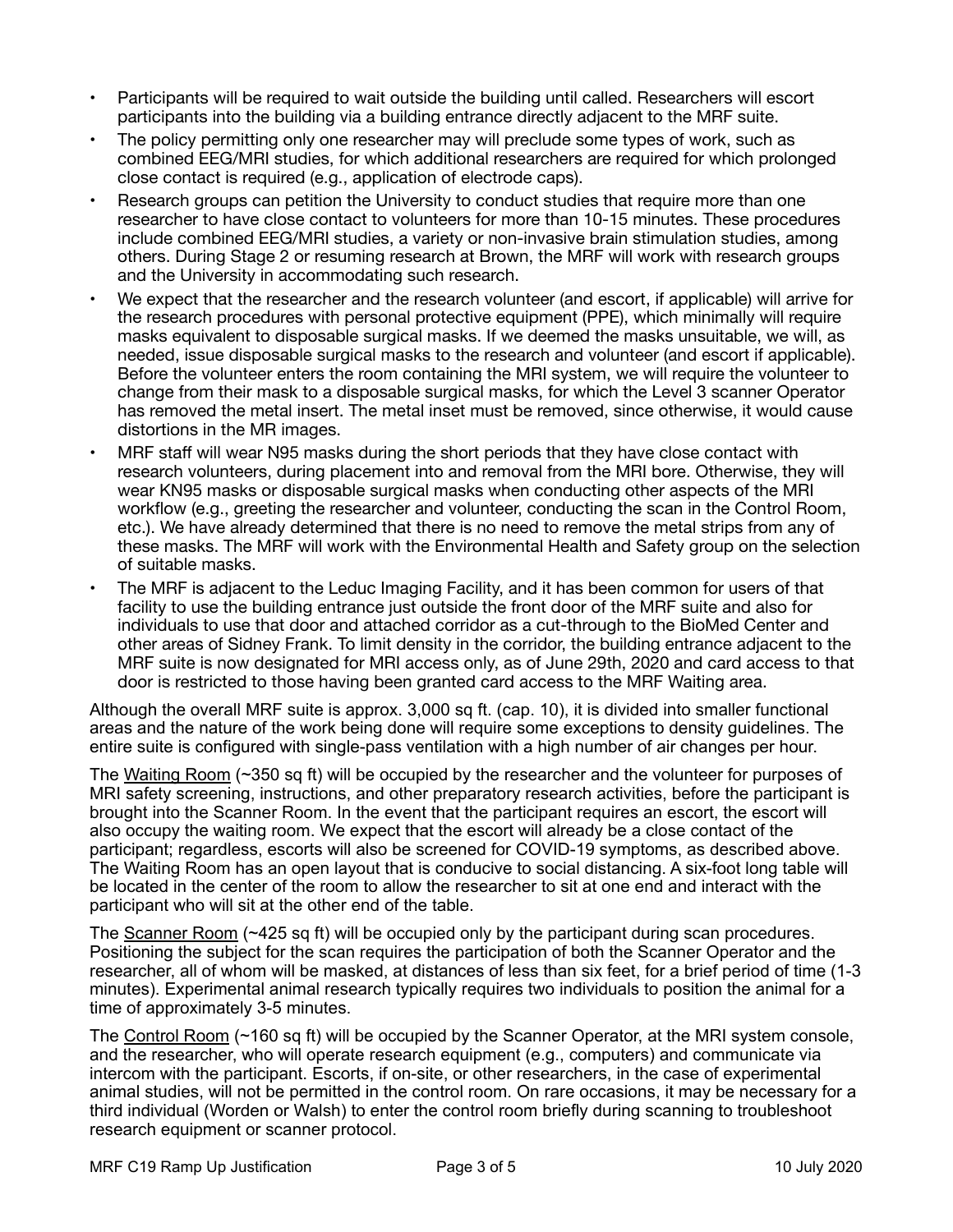The Simulator Room (~250 sq ft) may be occupied by one researcher and one participant. This room is typically used for pediatric populations and one parent will also be allowed to accompany a child.

In order to limit time on-site, all non-scanning related procedures (e.g., interviews, post-scan testing, etc.) must be conducted off-site. The small procedure room will be closed. However, we will move the equipment currently housed in the small procedure room to a semi-isolated space toward the back of the Waiting Room, for the purposes of initial behavioral testing and other procedures, all of which will abide by the requirements of Stage 2 distancing.

All **scheduling** is currently done and will continue to be done by a moderated Google calendar. During Stage 2, we will require a **one-hour buffer between bookings** to allow for time for disinfection procedures and to ensure that only one research group (researcher and participant) is on-site at any one time.

*Infection Control.* All MRF staff, researchers, and volunteers will be required to wash hands or use hand sanitizer upon entry to the facility and upon exit. Note that MRF has a washroom adjacent to the waiting area (SFH 126) and we have installed a hand sanitizing station in the waiting area at the door to the control room (SFH 124A).

MRF staff will wear a lab coat and all staff, researchers and volunteers must wear masks or other face coverings at all times while on site. except when sitting alone in their single occupancy offices (Drs. Walsh and Worden) or alone in the multiple occupancy office spaces (Ms. Fanella and Ms. McEleney).

No food or drinks will be allowed in the control room.

A disposable chuck will be placed under the research participants head to create a barrier between the head and the immobilization pillows.

The scanner table, coil and any equipment in contact with subject will be wiped down before and after use with an approved disinfectant. These items will be disinfected with a hydrogen peroxide 0.5% product, which has an effective contact time of 30 seconds for use against the SARS-CoV-2 virus [\(https://www.epa.gov/pesticide-registration/list-n-disinfectants-use-against-sars-cov-2-covid-19](https://www.epa.gov/pesticide-registration/list-n-disinfectants-use-against-sars-cov-2-covid-19); see EPA registration number 74559-9). We currently use the product Rescue but will be switching to Peroxiguard, an equivalent product. Disinfection protocols for animal scans will follow current IBC approved procedures. Keyboards, mice, and other research compute equipment in the control room will be wiped down with Lysol wipes, or their equivalent, after scanning as will the counter inside the MRF Control Room, which the scanner operator uses during scanning.

Linens for the scanner and MRI simulator will be changed between each participant.

Fabric covered chairs currently in waiting room have been replaced, in consultation with EH&S, with plastic and vinyl to facilitate disinfection. High touch surfaces will be wiped down by the scanner operator after each scanner session.

*Contact Tracing.* To facilitate contact tracing in the event of illness or exposure, the MRF will maintain a log book. All staff, researchers and volunteers will be logged with respect to time entering and leaving the Facility. If the researcher or the volunteer (or escort) declines to provide contact information, the scanning session will be cancelled before it begins. We will maintain contact information for 30 days in a secure location, whereupon the pieces of paper will be shredded and discarded.

*Training*. Safety and equipment training is an important component of MRF operations. While not part of the routine research studies, all researchers must undergo varying levels of MRI safety training, which we propose to continue during Stage 2 ramp-up, as time and staffing permit. Basic safety training (Level 1) is required for anyone to conduct research operations at the MRF, and it will be conducted individually in the Simulator Room. This training can be done independently by the trainee with a follow-up questionnaire. Level 2 training, which includes emergency procedures training, will be conducted individually in the Scanner Room by Fanella or by Worden, if Fanella is unavailable, and it will only occur during periods of no data collection. Level 3 (Scanner Operator) training will be